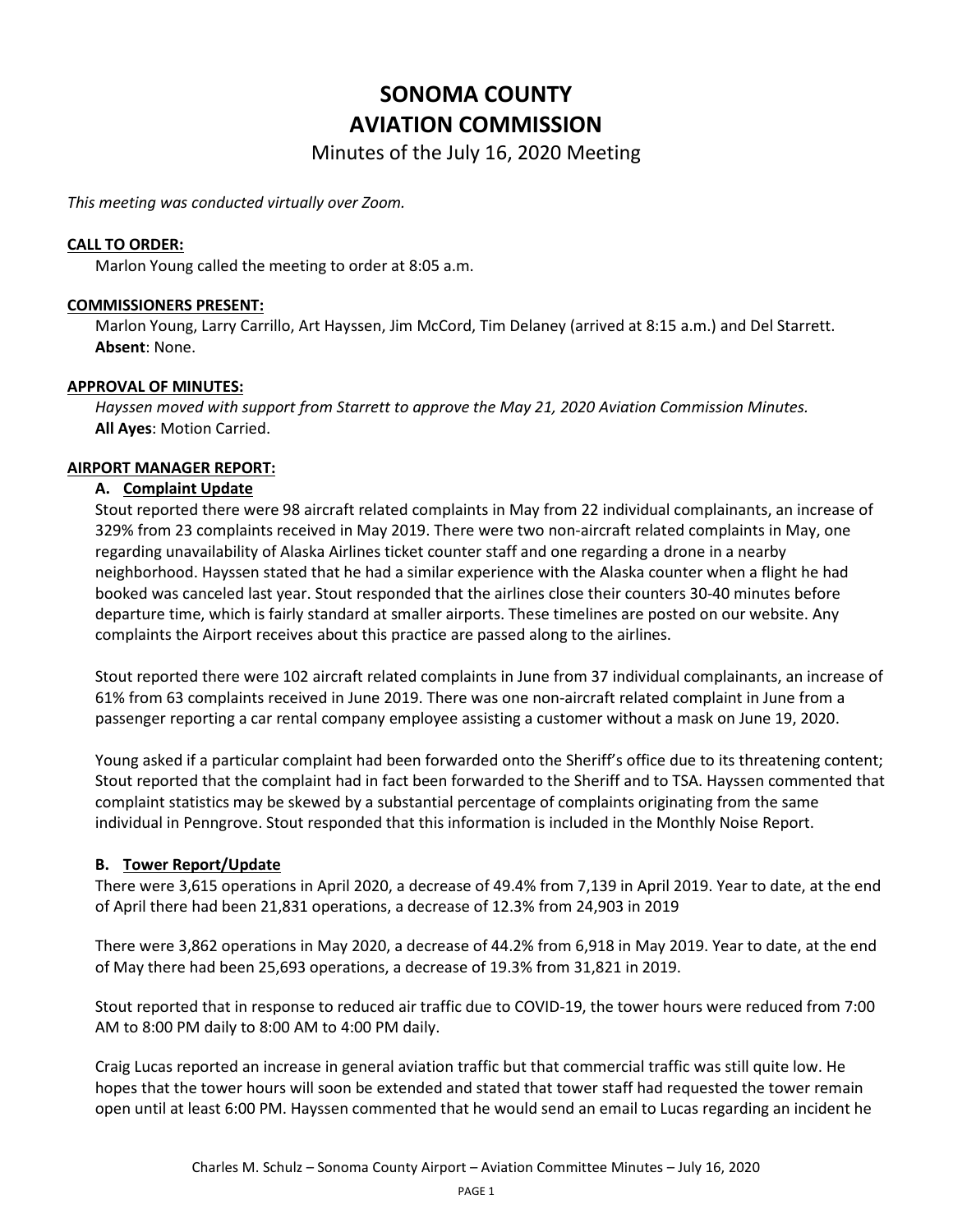believed exemplifies the need for more tower hours. Lucas asked for further submissions from pilots to include in his request to the FAA for more hours.

Stout reported that Lucas hosted an annual Runway Safety Action Team (RSAT) meeting on July 7. The Airport did a quick overview of the changes submitted, which were first provided to the FAA in February. The FAA promised to respond within two week of that meeting and we are coming up on that period. Stout hoped that there was enough pressure applied to generate a response. High levels of FAA staff were present at the meeting. The FAA has created a matrix of conditions that must be met before they will extend the hours of the tower and further encouraged submission to Lucas of any incidents or requests for extension of the hours.

# **C. Airline Update**

There were 3,843 passengers in May 2020, a decrease of 90.3% from 39,536 in May 2019. Year-to-date, at the end of May the Airport had seen 99,025 passengers, a decrease of 38.4% from 160,741 in 2019.

There were 7,853 passengers in June 2020, a decrease of 82.9% from 45,822 in June 2019. Year-to-date, at the end of June the Airport had seen 106,878 passengers, a decrease of 48.3% from 206,563 in 2019.

While the Airport passenger numbers are much lower than they were in 2019, the passenger loads seem to be trending upward. Airlines are slowly resuming and adding flights. In April the Airport only had about three flights scheduled per day; currently there are eight scheduled flights per day. American had two flights per day, one to Phoenix and one to Dallas. United has gone from three to five flights per week to San Francisco and may bring their flight to Denver back in September. Alaska is flying to Los Angeles, San Diego, and Seattle, and on July 1 added Santa Barbara and Portland.

# **D. Projects Update**

- **Modular Tent Expansion**: The ribs of the tent expansion were put up on July 15 and the skin will go on starting today, July 16. Restroom framing and wall installation will go forward next week. Ground support area electrification is done and waiting on PG&E to activate. The transformer will be set on August 3 and the power cutover will occur on August 11. There will be some temporary power outages.
- **TSA Check Point Move**: TSA will get second lane equipment end of August to mid-September and will then be able to transition the check point. The move should finish a couple weeks early and be \$200,000 under budget.
- **Terminal Improvement**: Q&D is finalizing their review and selection of subcontractors after completing the bidding process. This item will go to the Board of Supervisors on September 1. We received a guaranteed maximum price of just over \$26 million, a better number than we expected. The goal is to start work the first week of October and end in 22 months.
- **Solar Panels in Parking Lot B:** The Airport's appeal is still with the FAA.
- **Airport Management Software:** To go before BOS on September 1.
- **Hangar Electrical:** Electrician is evaluating hangar electric and will soon start to address highest level concerns. They will then begin working with hangar tenants on electrical upgrades.
- **Airport Grounds:** Daaboul reports that picnic tables are to be added near the propeller along with a gazebo and benches near the parking booth.
- **Parking Lot:** During the slowdown in traffic the Airport has taken advantage of less-than-full lots by performing crack sealing and painting. The short and long term lots have already been finished and the rental car drop off/pick up will be done on August 4.
- **Equipment:** Airport Maintenance has been renting a crack-fill machine for \$2,500 per week. The CARES Act allows the Airport to procure small equipment with the Act's funds and so the Airport will purchase a machine for around \$45,000.
- **Rubber Removal:** A vendor who specializes in rubber removal will be in the Bay Area and the Airport is working to get them under contract to do night work on our airline apron.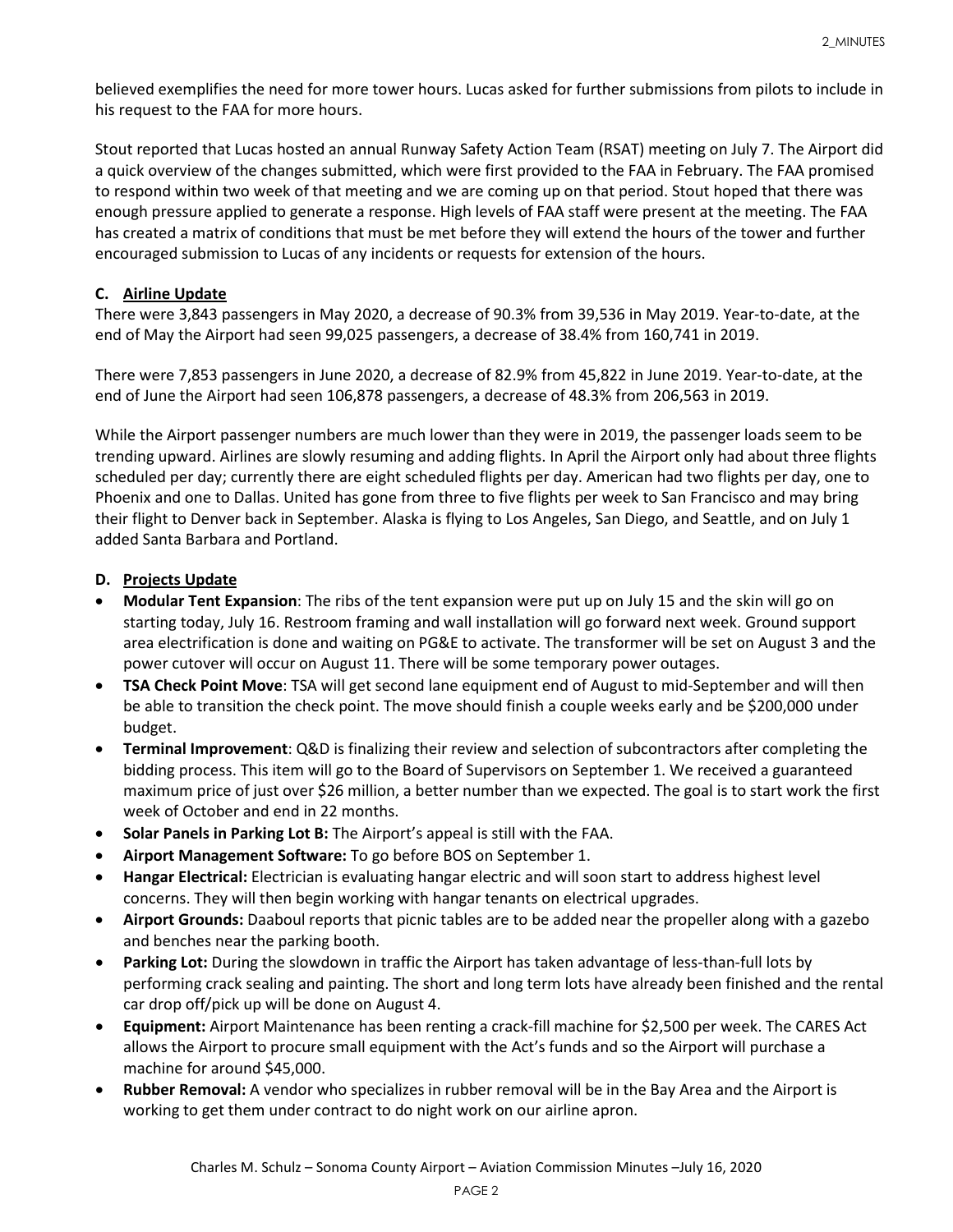# **E. Runway Safety Action Team (RSAT) Update**

The Airport's modification to standard request for painting is still with the FAA. This matter will remain on the agenda while pending.

# **F. Sheriff's Garden/Jail Facilities**

Stout reported that the MOU is still under Counsel's review. Starrett stated that he believed that the County had closed the North County Detention Facility.

# **G. Grants Update**

The Airport has received its first reimbursements under the CARES Act. Funds from CARES can be used for operating expenses at the Airport so the Airport will be able to use other Airport funds to pay for the costs of the terminal not covered by grants, \$7.5 million minus \$1.3 million of CARES Act funds that can be used directly for the terminal.

# **H. Airport COVID-19 Response Update**

The Airport is continuing with advanced cleaning protocols, including running hospital-grade HEPA filters. All filtration systems have been updated and set to run at the highest setting (most air circulation). Social distancing markers have been installed on the terminal floor and seats. Shields have been installed at counters. Foot brackets have been installed on all restroom doors to allow passengers to use their feet to open doors. The Airport continues to work to minimize touch points.

# **ACTION ITEMS:** None

# **DISCUSSION ITEMS:**

# **A. Noise Abatement Update:**

Hayssen reported that the workgroup (Hayssen, Young, and McCord) met and discussed recommendations for the update to the Airport's noise abatement guide. Truckee's noise procedures and website could be a good model for our Airport to refer to. Hayssen demonstrated an online tool called Whispertrack that is available as a resource to pilots. Hayssen and McCord discussed the paper guide and a web-based version. An online format would be easy to modify.

McCord stated that the workgroup will need to meet with tower staff to identify noise-sensitive areas and determine if any changes could be implemented. Tower staff would need to be willing to give noise-friendly instructions to pilots.

Lucas stated that procedures would need to be reviewed and the union would need to be involved since changes to procedures would involve a change in working conditions for tower staff.

The workgroup will work with local pilots and the tower to create the best paths. McCord stated that the challenge beyond the update to the guide will be the dissemination of the information. Hayssen stated that Oakland runs a flyquietoak.com website and Stout replied that it made sense for the Airport to create its own url for a fly quiet page. McCord will look into the possible urls.

Young stated that digitizing the paper diagram would make it easier to use and change moving forward. The workgroup will continue to meet and report back on its progress.

Stout reported that Airport staff has been meeting with airlines to discuss noise abatement with them. The meetings have gone well and the airlines have shown an interest in helping to address the issue. Alaska is looking into setting up a more consistent visual approach. Alaska and American both mentioned establishing better hand offs and American will reach out to ATC and then bring in the local tower. The airlines also would like to help us with the upgrades to approaches to runway 14. Alaska offered simulator time to test out new ideas. The Airport will set up follow up meetings at the beginning of August. Young stated that action from the airlines could make the biggest impact on noise abatement.